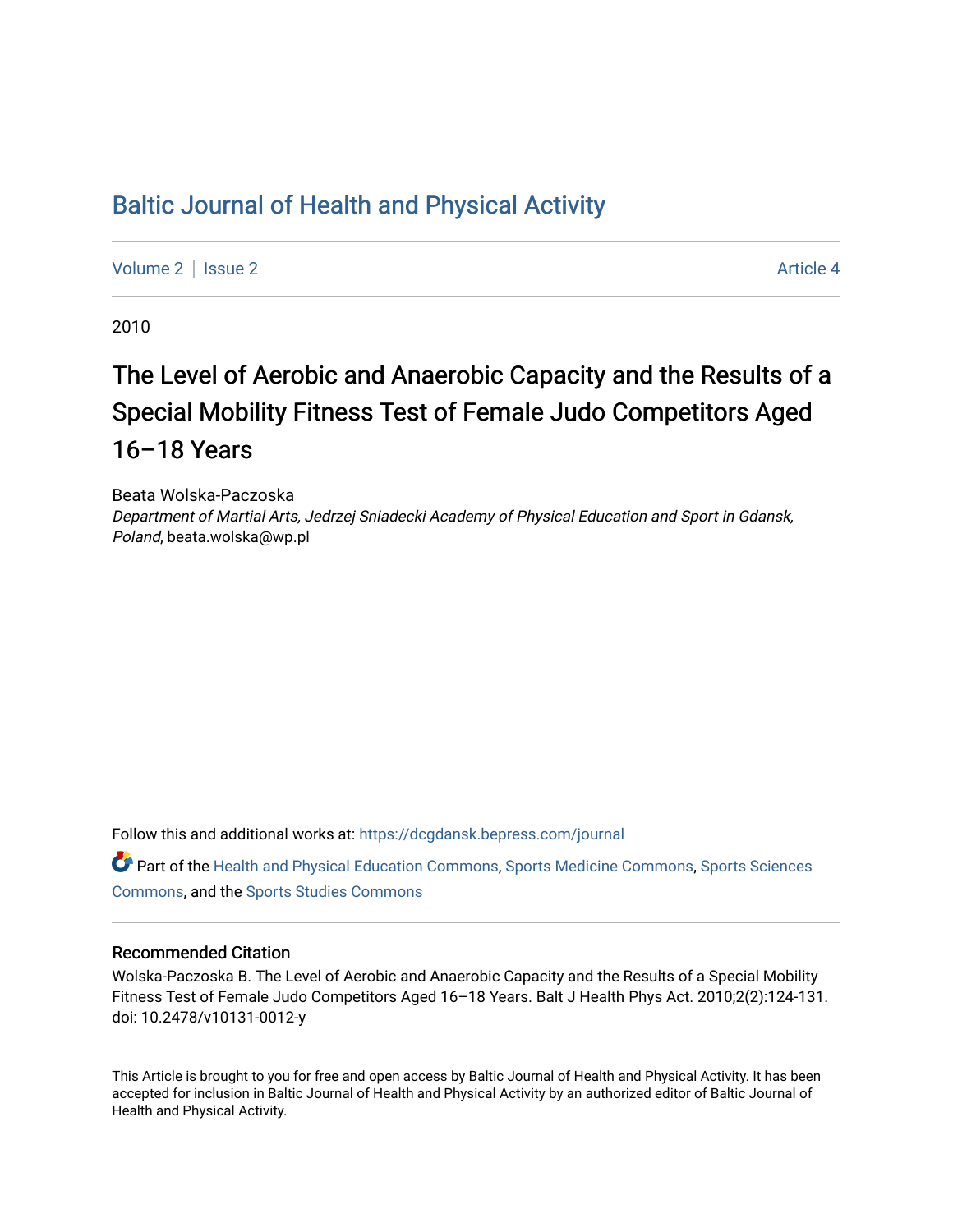|                                                                                                                                    | The Level of Aerobic and Anaerobic Capacity<br>and the Results of a Special Mobility Fitness Test<br>of Female Judo Competitors Aged 16-18 Years                                                                                                                                                                                                                                                                                                                                                                                                                                                                                                                                                                                                                                                                                                                                                                                                                                                                                                                                                                |
|------------------------------------------------------------------------------------------------------------------------------------|-----------------------------------------------------------------------------------------------------------------------------------------------------------------------------------------------------------------------------------------------------------------------------------------------------------------------------------------------------------------------------------------------------------------------------------------------------------------------------------------------------------------------------------------------------------------------------------------------------------------------------------------------------------------------------------------------------------------------------------------------------------------------------------------------------------------------------------------------------------------------------------------------------------------------------------------------------------------------------------------------------------------------------------------------------------------------------------------------------------------|
|                                                                                                                                    | DOI: 10.2478/v10131-0012-y                                                                                                                                                                                                                                                                                                                                                                                                                                                                                                                                                                                                                                                                                                                                                                                                                                                                                                                                                                                                                                                                                      |
| <b>Authors' Contribution:</b><br>A - Study Design<br>B - Data Collection                                                           | Beata Wolska-Paczoska                                                                                                                                                                                                                                                                                                                                                                                                                                                                                                                                                                                                                                                                                                                                                                                                                                                                                                                                                                                                                                                                                           |
| C - Statistical Analysis<br>D - Data Interpretation<br>E - Manuscript Preparation<br>F - Literature Search<br>G - Funds Collection | Jedrzej Sniadecki Academy of Physical Education and Sport in Gdansk,<br>Poland                                                                                                                                                                                                                                                                                                                                                                                                                                                                                                                                                                                                                                                                                                                                                                                                                                                                                                                                                                                                                                  |
|                                                                                                                                    | Key words: judo, female contestants, special fitness, aerobic and anaerobic function.                                                                                                                                                                                                                                                                                                                                                                                                                                                                                                                                                                                                                                                                                                                                                                                                                                                                                                                                                                                                                           |
|                                                                                                                                    | Abstract                                                                                                                                                                                                                                                                                                                                                                                                                                                                                                                                                                                                                                                                                                                                                                                                                                                                                                                                                                                                                                                                                                        |
| <b>Background:</b>                                                                                                                 | The purpose of this work is to determine the correlation between the indexes of the<br>special fitness test and the parameters of aerobic and anaerobic capacities of women                                                                                                                                                                                                                                                                                                                                                                                                                                                                                                                                                                                                                                                                                                                                                                                                                                                                                                                                     |
| <b>Material/Methods:</b>                                                                                                           | judo competitors, during the preparation period to competitions.<br>The research material comprised of 15 female judo contestants either members of the<br>Polish representatives in the junior team and the competitors the Pomeranian<br>Province Team aged 16-18. In order to define the somatic characteristics, the height<br>of the body and indices that characterize its mass and composition of body<br>components were determined. In order to assess the aerobic capacity a test with<br>increasing charge until the refusal of continuation of the test was applied, while the<br>anaerobic capacity was assessed thanks to the application of 30 seconds Wingate<br>Test (WAnT) with charge of lower limbs. Within the framework of the assessment of<br>special mobility fitness, the Special Judo Fitness Test (SFJT) was applied. An<br>analysis of correlation between the anthropometric indices and SJFT indices was<br>carried out; besides that a correlation between the indices of aerobic and anaerobic<br>capacity and the results of the special mobility fitness test were analyzed. |
| <b>Results:</b>                                                                                                                    | The indicators of special fitness test moderately correlated both with the indicators of<br>aerobic and anaerobic capacity; however, the most clear dependencies concerned<br>relative values of the maximum power. The tested female competitors at the<br>beginning of the preparatory period achieved definitely lower values of indicators<br>characterizing aerobic and anaerobic capacity in comparison to the results of other<br>tests.                                                                                                                                                                                                                                                                                                                                                                                                                                                                                                                                                                                                                                                                 |
| <b>Conclusions:</b>                                                                                                                | The presented dependencies give background to presume that at the level of directed<br>training of female judo competitors in order to further raise their sport effectiveness, it<br>seems adequate to pay more attention to preparation of special character whereby<br>general physical preparation should also be directed to specialization.                                                                                                                                                                                                                                                                                                                                                                                                                                                                                                                                                                                                                                                                                                                                                               |
| Word count: 3064                                                                                                                   |                                                                                                                                                                                                                                                                                                                                                                                                                                                                                                                                                                                                                                                                                                                                                                                                                                                                                                                                                                                                                                                                                                                 |
| Tables: 6<br>Figures: -                                                                                                            | Received: June 2010<br>Accepted: Semptember 2010                                                                                                                                                                                                                                                                                                                                                                                                                                                                                                                                                                                                                                                                                                                                                                                                                                                                                                                                                                                                                                                                |

References: 26 Published: December 2010

Address for correspondence:

Mgr Beata Wolska-Paczoska

Academy of Physical Education and Sport, Department of Martial Atrs, 80-336 Gdańsk, Poland, ul. K. Górskiego 1 Phone: +4858 554-71-89, e-mail: beata.wolska@wp.pl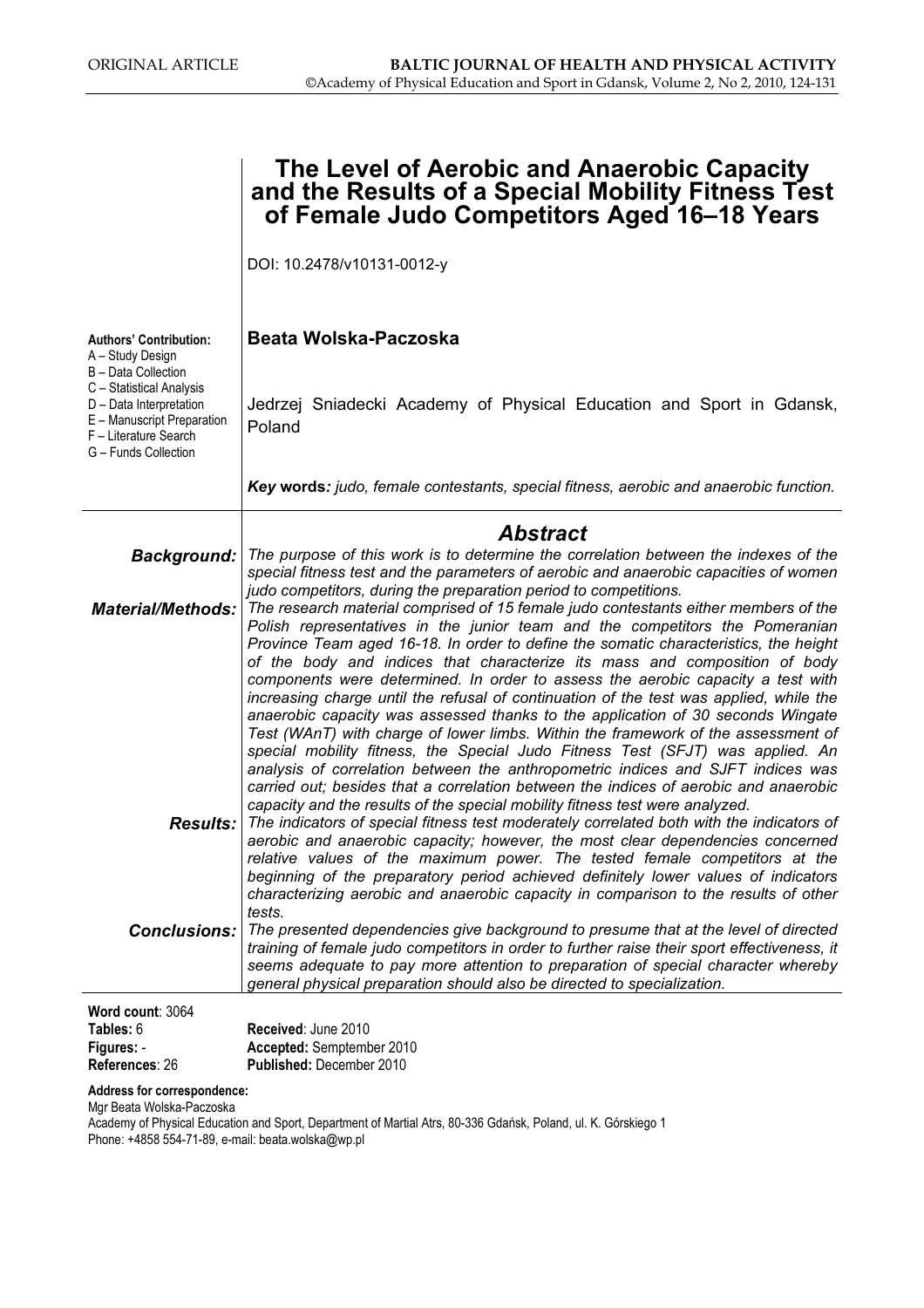#### Introduction

Contemporary judo is characterized by growing competition both nationally and internationally, which forces to search for more and more effective methods of technical-tactical training as well as improving functional abilities of the organism.

From the research by Mickiewicz et al. [1] it is known that due to the specificity of starting effort of competitors, judo should be characterized by an ability to perform short term efforts of big power, conditioned by high fitness anaerobic-non lactate energy processes as well as intensive efforts lasting for a longer period in which the decisive role is played by the capacity of glycolic processes (anaerobic-lactate). Belotti et al. [2] qualified judo to individual disciplines, in which anaerobic-non lactate processes play a special role, while anaerobic-lactate and aerobic ones play a considerably lesser role. In the analysis of the physiological aspect of preparation of judo competitors, at the same time attention is paid to the essential meaning of aerobic efficiency. In the case of fights lasting 5 minutes as well as possibility of a 3-minute extra-time fight, current absorption of oxygen is a vital factor. Therefore, considering the time of fight and their number during the tournament, aerobic efficiency favouring economizing work of judoka's organism and the proper and fast course of the regeneration process [3,4,5] is also significant.

In the available literature, publications connected with defining aerobic and anaerobic exercise possibilities concern mainly female judo competitors of senior groups who are at the stage of special training [4,5]. Entirely another state of research takes place in the case of female judo competitors at the initial and directed stage of training [6].

For an assessment of training effects of judo competitors laboratory tests [7,8] as well as specific tests are applied [9,10,11]. Sikorski points out [12] that a specific test for judo is just a fight. That is why, from the practical point of view, in the assessment of the functional capacity, applying tests, which to the greatest extent characterize the kind of effort typical of a given sport discipline, is the most advantageous.

Hitherto collected experimental data and theoretical considerations confirm that judo demands from competitors versatile physical and technical preparation. In the theory and practice of sport it is regarded that physical preparation constitutes an inseparable condition of the development of motor abilities as one of the most important factors determining the effectiveness of training and starting activity of sportsmen [13]. Therefore, problems connected with determining properties of the body build and physical efficiency as well as defining their structure and searching for relationships between them achieve a special meaning both in the cognitive and in applicatory aspect. Information collected so far does not satisfy needs connected with the cognition of essence of the analyzed phenomena, particularly in the group of female judo competitors at the initial and directed stage of training.

In respect to this, the aim of the research is to assess the state of training of 16–18-year-old female judo competitors at the preparatory stage for sport competitions on the basis of a special motor efficiency test and laboratory tests.

Having in mind the aim of the work, obtaining answers to the following research questions was assumed necessary:

- 1. What is the level of special functional capacity of female judo competitors?
- 2. What relations occur between the chosen indicators of somatic build and indicators of special efficiency?
- 3. What is the level of aerobic and anaerobic capacity of female judo competitors?
- 4. To what extent are chosen indicators of aerobic and anaerobic capacity connected with the results of the special test of motor fitness?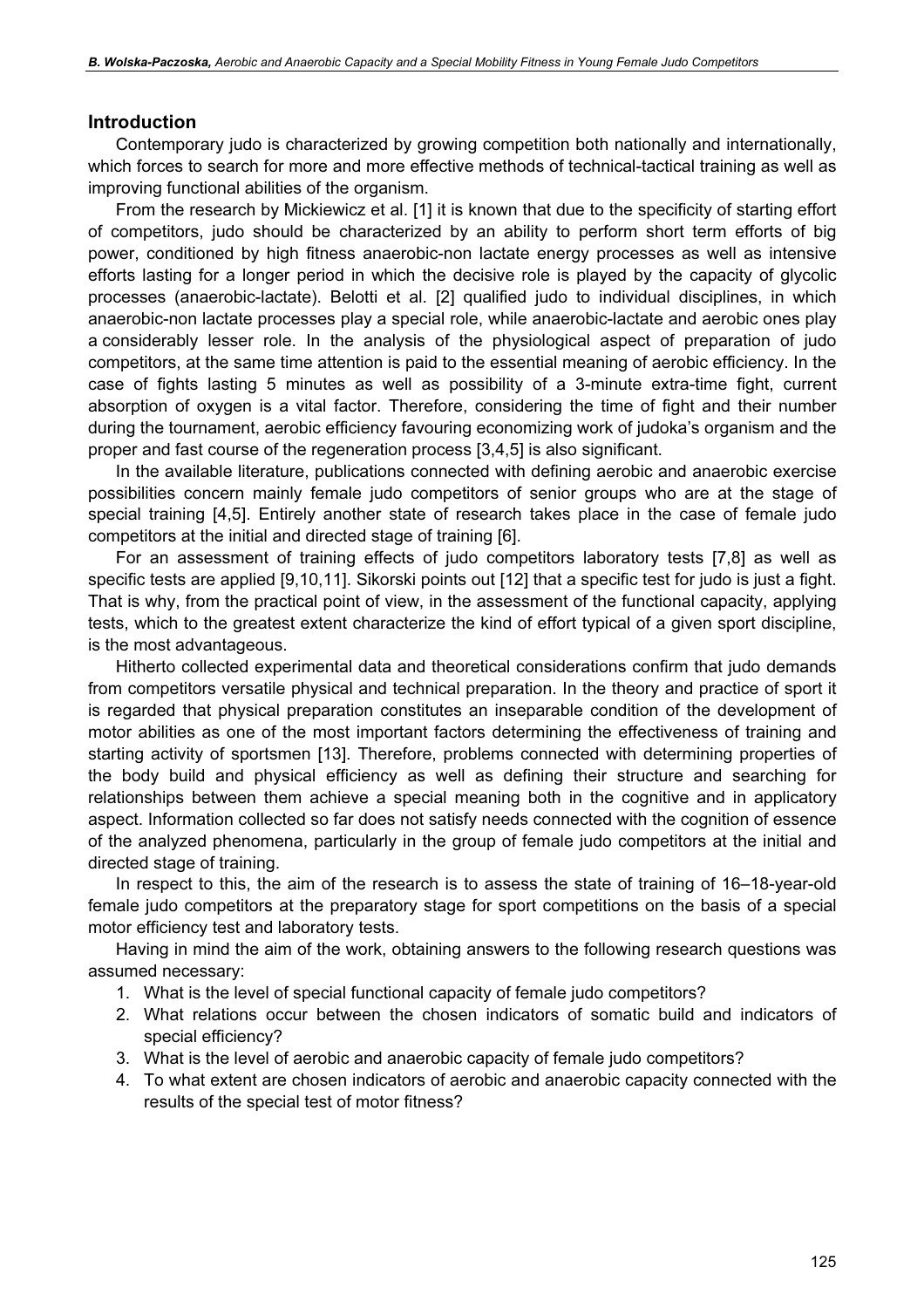#### Material and method

Fifteen judo competitors aged 16–18 years (stage of directed training) were tested in the research, all of them were representatives of Poland in the category of juniors and regional team of Pomerania. The examinations were carried out in July 2007 at the Combat Sport Department and the Functional Diagnosis Laboratory at AWFiS Gdańsk.

In order to determine the somatic features, body heights and body mass indexes and components were measured. Body mass, fat mass content (FAT) and fat-free mass content (FFM), were measured by the TBF-410 TANITA MA III Body Composition Analyzer TYPe TBF-410 MA III, with making use a bioimpedance electric method. The body mass index (BMI) [ $kg·m<sup>-2</sup>$ ] was also calculated [14,15]. The mean values of somatic features of the examined competitors are presented in Table 1.

| <b>Statistics</b> | Experience | Age     | Height | Weight | BMI        | FAT  | <b>FFM</b> |
|-------------------|------------|---------|--------|--------|------------|------|------------|
|                   | (vears)    | (vears) | (cm)   | (kg)   | $(kg·m-2)$ | (kg) | (kg)       |
| M                 | ה ד<br>ے.  | 16.8    | 165.3  | 64.8   | 23.6       | 15.4 | 49.4       |
| SD                | 2.5        | 0.7     | 7.8    | 11.2   | 2.9        | 5.4  | 7.4        |

Tab. 1. Anthropometric features of women judo competitors (n=15)

Special Judo Fitness Test (SJFT) was used to assess special effort capacities [9]. The test is composed of three periods of work: 15 s (series A), 30 s (series B), 30 s (series C), separated by 10 s breaks. During each effort the tested athlete's task was to perform the greatest number of seoi-nage throws, with two partners of a similar height and the same weight category; they stood 6 m apart each other, and the thrower was between them. Immediately on completion of series C and after 1 min since the test completion HR measurement was taken [bt·min<sup>-1</sup>]. To measure the frequency of the heart rate, a sport tester "Polar Sport Tester" was used (POLAR 810 I™ Finland). On the basis of the obtained results, the index was calculated:

### Index = HR after effort  $[bt \cdot min^{-1}] + HR$  after 1 min. since effort comp.  $[bt \cdot min^{-1}]$ Sum of throws (series  $A +$  series  $B +$  series  $C$ )

To assess aerobic capacity in laboratory conditions, the test of increasing load up to exhaustion was used [16]. The computerised analyzer of exhalation gases the Cosmed brand K4b<sup>2</sup> and the "Monark 828 E Ergometric" ergometer were used. The trial was performed in a sitting position. The test started with five-minute physical effort with load of 1.5 watt per one kilogram of body mass (W·kg<sup>-1</sup>), at the frequency of rotation of 50 per minute (50 $\cdot$ min<sup>-1</sup>). At the main stage of the test the load was increased by 25 W every minute up to the exhaustion phase. The heart rate was measured by the POLAR 810 i<sup>™</sup> (Finland). To assess anaerobic capacity in laboratory conditions, the Wingate Anaerobic Test (WAnT) of 30-seconds version was used [17]. The examined competitors performed the test for lower limbs, using the "Monark 824 Ergometric", with the loads related to their body mass: 75 g·kg<sup>-1</sup>. The MCE v 2.0 computer program was used for calculating the mechanic indexes WAnT [18].

Statistic analyses were conducted by means of the programme "STATISTICA 6.0 PL" of StatSoft company. Arithmetic means, standard deviation and correlation coefficients were calculated.

#### Results

The values of indicators diagnosing the level of special physical efficiency achieved on the basis of Special Judo Fitness are presented in Table 2.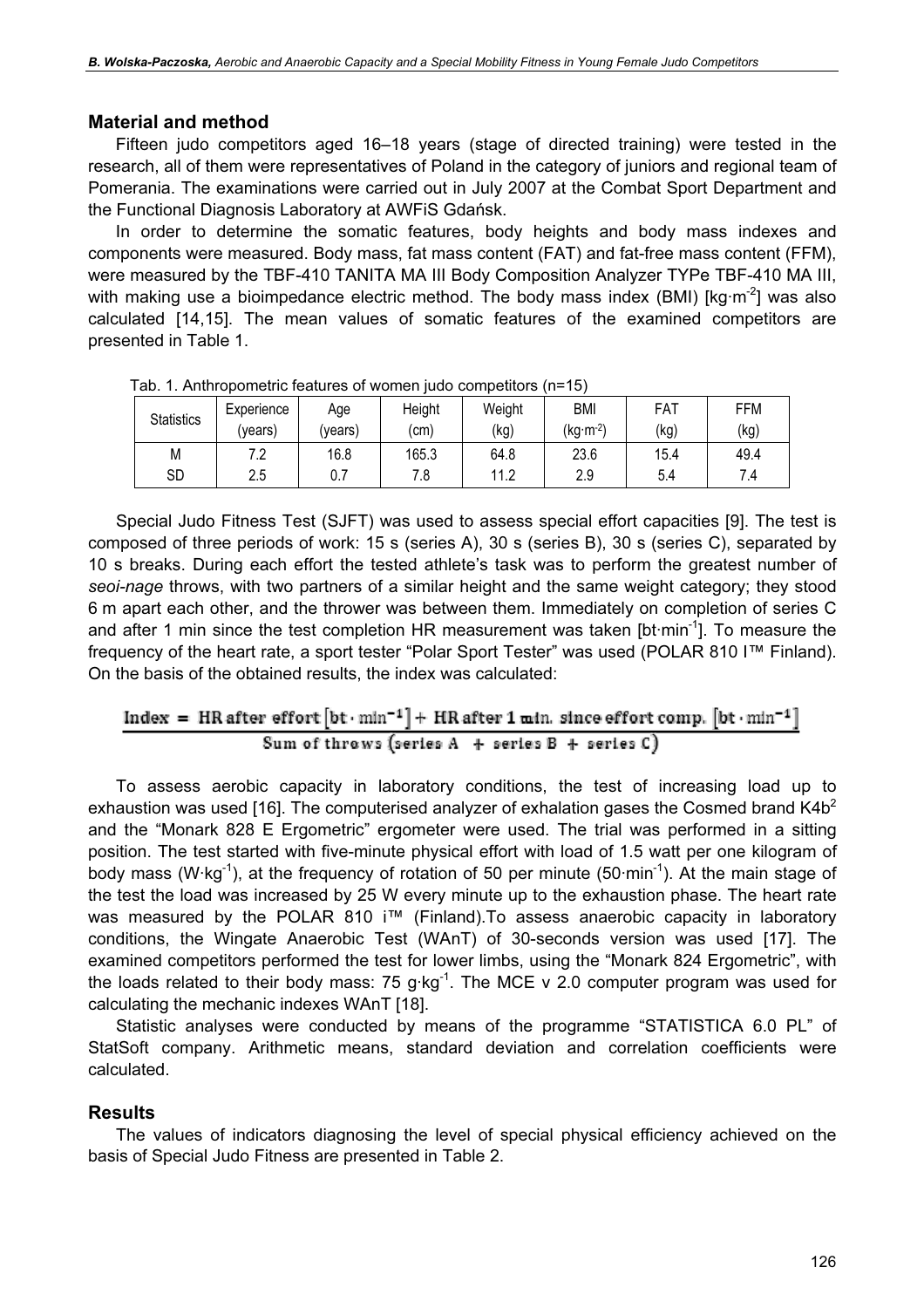An analysis of tests results showed that the examined female competitors achieved mean value of the index  $(I_{S\cup FT})$  – confirming achievements in SJFT – at the level 14.4±1.26. The number of throws in the shortest series (A) was 5.8±0.38, whereas in 30-second series B the number of throws was 8.9 ±0.83. A decrease in the number of throws in 30-second series C in comparison to the previous series (8.03±1.03) was observed. Altogether the female competitors of the examined group in the analyzed test performed 22.1±1.92 throws. The frequency of heart beats directly after finishing the test as well as after 1 minute break was 181±10.6 and 137±10.8, respectively.

A correlation analysis between somatic indicators and SJFT indicators showed a negative correlation between body height and the sum of throws (r=-0.58); at p<0.05 (Table 3). A negative correlation between the level of FAT (kg) and heart beats after 1 minute from finishing the test (r=-0.56) was observed as well as one between FFM (kg) and the number of throws in B series (r=-0.55), at p<0.05.

Mean values of the chosen indicators characterizing action of circulatory and respiratory systems as well as corresponding to them values of standard deviation are presented in Table 4.

The obtained data show that the absolute value of critical power ( $W_{cr}$ ) was formed at the level 216 $\pm$ 25.2 W, which calculated per kilogram of the body mass was 3.8 $\pm$ 0.60 W·kg<sup>-1</sup>. The maximum absolute value of oxygen absorption achieved the level of  $2603\pm405$  mL·kg<sup>-1</sup>, which relatively constituted 35.4±7.8 mL·kg<sup>-1</sup>·min<sup>-1</sup>. The mean value of maximum frequency of heart beats (HR<sub>max</sub>) in the test of physical effort "to refusal" was formed at the level of  $182.6\pm8.4$  sk·min<sup>-1</sup>.

Mean values of basic parameters of power dynamics achieved during WAnT and corresponding to them values of standard deviation are presented in Table 5.

Absolute values of mean power ( $P_{WAnTmid}$ ) were formed at the level 408 $\pm$ 66 W, whereas relative values (calculated per body mass) 6.32±0.50 W·kg<sup>-1</sup>. The maximal power (MP<sub>WAnT</sub>) registered during WAnT, expressed in the absolute values, achieved the value of 498±85 W whereas in relative values 7.69 $\pm$ 0.54 W·kg<sup>-1</sup>. The examined competitors performed work (W<sub>tot</sub>) at the level 12.25±1.97 kJ, which calculated per kilogram of body mass constituted 189±15 J·kg-1. Also other indicators determining anaerobic possibilities such as time of achieving maximum power (TUZ) and time of maintaining maximum power (TUT) were analyzed, the values of which were: 5.20±1.43 s and 3.46±1.43 s, respectively. The value of the indicator characterizing the speed of power decrease (WSM) during 30 second effort gained 0.166±0.058 W·kg<sup>-1</sup>·s.

In Table 6 coefficients of correlation of physiological parameters which were significantly connected with achievements in special fitness test are presented.

The strongest relations concerned the ventilator equivalent of oxygen consumption (VE·VO<sub>2</sub><sup>-1</sup>) with the frequency of heart beats directly after finishing the test (r=0.59), and relative values of critical power ( $W_{cr}$ ) with the number of throws in series A SJFT (r=0.58); at p<0,05. The analysis of dependence between WAnT indicators and SJFT indicators showed a negative correlation of absolute values MP<sub>WAnT</sub> with: the number of throws in series A (r=-0.62), the sum of throws (r=-0.63), the number of throws in series B (r=-0.56). Attention is drawn to negative relations between WSM and the number of throws in series A (r=-0.56), the number of throws in series C (r=-0.59) and a positive correlation with SFJT index (r=0.58); p<0.05. A moderate correlation between relative values  $MP_{WAnT}$  and the frequency of heart beats directly after finishing SJFT (r=0.60), p<0.005, were also observed.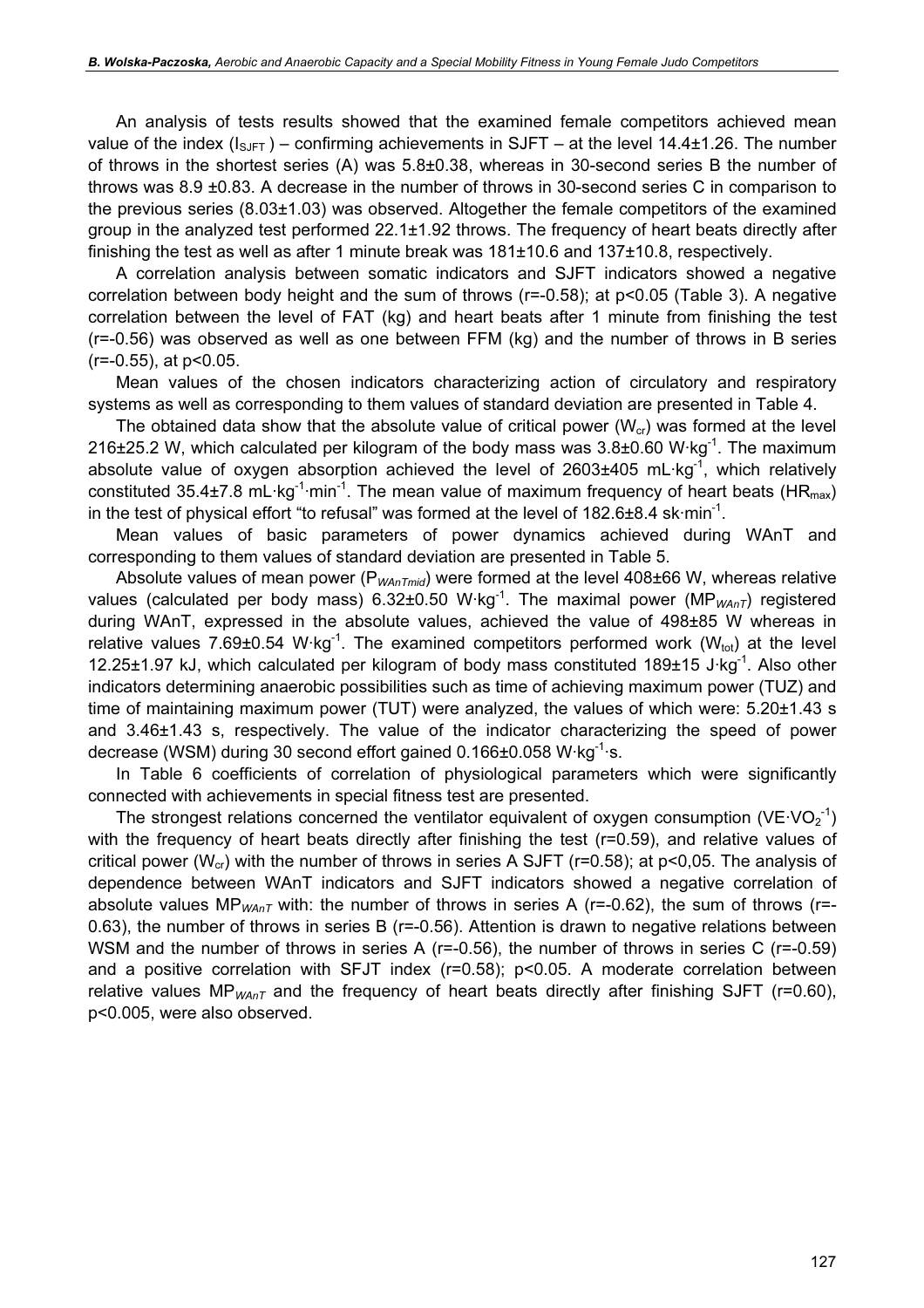| <u>au. 2. Micali values ULTIC OU TEINGAES UL WUITIGH IUUU CUITIDEIILUI SITTETU</u> |              |              |              |              |                |                |                    |  |
|------------------------------------------------------------------------------------|--------------|--------------|--------------|--------------|----------------|----------------|--------------------|--|
| <b>Statistics</b>                                                                  | The number   | The number   | The number   | Sum of       | ΗR             | HR after 1     | $I_{SJFT}$ (index) |  |
|                                                                                    | of throws in | of throws in | of throws in | throws in    | immediately    | min rest since |                    |  |
|                                                                                    | series A     | series B     | series C     | three series | after series C | series C       |                    |  |
|                                                                                    |              |              |              |              | $(bt·min-1)$   | $(bt·min-1)$   |                    |  |
| M                                                                                  | 5.8          | 8.9          | 8.03         | 22.1         | 181            | 137            | 14.4               |  |
| SD                                                                                 | 0.38         | 0.83         | 1.03         | 1.92         | 10.6           | 10.8           | 1.26               |  |

Tab. 2. Mean values of the SJFT indexes of women judo competitors  $(n=15)$ 

#### Tab. 3. Correlation analysis between somatic indicators and indicators of SJFT (n=15)

|                                 | Age     | Height  | Weight  | BMI        | <b>FAT</b> | FFM     |
|---------------------------------|---------|---------|---------|------------|------------|---------|
| Indicators of SJFT              | (years) | (cm)    | (kg)    | $(kg·m-2)$ | (kg)       | (kg)    |
| Series A SJFT                   | 0.28    | $-0.51$ | $-0.29$ | $-0.43$    | $-0.42$    | $-0.47$ |
| Series B SJFT                   | $-0.43$ | $-0.50$ | $-0.47$ | $-0.29$    | $-0.30$    | $-0.55$ |
| Series C SJFT                   | $-0.12$ | $-0.49$ | $-0.47$ | $-0.29$    | $-0.51$    | $-0.37$ |
| Sum of throws in three series   | $-0.20$ | $-0.58$ | $-0.51$ | $-0.37$    | $-0.48$    | $-0.53$ |
| HR after series C (bt·min-1)    | $-0.25$ | $-0.33$ | $-0.25$ | $-0.27$    | $-0.31$    | $-0.28$ |
| HR after 1 min rest. (bt·min-1) | $-0.08$ | $-0.54$ | $-0.29$ | $-0.54$    | $-0.56$    | $-0.41$ |
| $I_{SJFT}$ (index)              | 0.08    | 0.34    | 0.39    | 0.11       | 0.21       | 0.36    |

#### Tab. 4. Aerobic capacity indexes of women judo competitors (n=15)

| Indicators of aerobic capacity | $M\pm SD$       | Indicators of anaerobic<br>capacity |
|--------------------------------|-----------------|-------------------------------------|
| $VE_{max}$ (L $min-1$ )        | $94.7 \pm 19.4$ | $P_{W\!A nTmid}(W)$                 |
| $VO2 max (mL·min-1)$           | 2312±294        | P <sub>WAnTmid</sub> (W·kg-1)       |
| $VCO2 max (mL·min-1)$          | 2603±405        | $W_{tot}$ ( $kJ$ )                  |
| $VO2 max (mL kg-1 min-1)$      | $35.4 \pm 7.8$  | $W_{tot}(J \cdot kg^{-1})$          |
| $VE\cdot VO_2 -1$              | $48.3 \pm 12.3$ | $MP_{WAnT}(W)$                      |
| $VE\cdot VCO_2-1$              | $41.3 \pm 6.1$  | $MP_{WAnT}$ (W $\cdot$ kg $-1$ )    |
| RQ.                            | $1.23 \pm 0.14$ | $WSM (W \cdot kg^{-1} \cdot s)$     |
| $HR_{max}$                     | $182.6 \pm 8.4$ | TUZ(s)                              |
| $O_2$ HR $-1$ (mL)             | $13.1 \pm 1.6$  | TUT(s)                              |
| $W_{cr}(W)$                    | 216±25.2        |                                     |
| $W_{cr}$ (W $kg-1$ )           | $3.8 \pm 0.60$  |                                     |

Tab. 5. Aanaerobic capacity indexes of women<br>inde compotitors (p=15) nditore (n=15)

| competitors (n=15)             |                 | iudo competitors (n=15)             |                  |
|--------------------------------|-----------------|-------------------------------------|------------------|
| Indicators of aerobic capacity | $M\pm SD$       | Indicators of anaerobic<br>capacity | M±SD             |
| $VE_{max} (L \cdot min^{-1})$  | 94.7±19.4       | $P_{W\!A nT mid}$ (W)               | $408 + 66$       |
| $VO2 max (mL·min-1)$           | 2312±294        | P <sub>WAnTmid</sub> (W·kg-1)       | $6.32 \pm 0.50$  |
| $VCO2 max (mL·min-1)$          | 2603±405        | $W_{\text{tot}}(kJ)$                | 12.25±1.97       |
| $VO2 max (mL kg-1·min-1)$      | $35.4 \pm 7.8$  | $W_{tot}(J \cdot kg^{-1})$          | $189 + 15$       |
| $VE\cdot VO2 -1$               | $48.3 \pm 12.3$ | $MP_{WAnT}(W)$                      | $498 + 85$       |
| $VE\cdot VCO2$ -1              | $41.3 \pm 6.1$  | $MP_{WAnT}$ (W·kg-1)                | 7.69±054         |
| RQ.                            | $1.23 \pm 0.14$ | WSM (W·kg-1·s)                      | $0.166 \pm 0.06$ |
| $HR_{max}$                     | $182.6 \pm 8.4$ | TUZ(s)                              | $5.20 \pm 1.43$  |
| $O_2$ ·HR· <sup>1</sup> (mL)   | $13.1 \pm 1.6$  | TUT(s)                              | $3.46 \pm 1.43$  |
|                                |                 |                                     |                  |

Tab. 6. The correlation indexes of the capacity tests and the SJFT of women judo competitors (n=15)

| Indicators of SJFT                              | VO <sub>2 max</sub><br>ļÓ.<br>€<br>Ë<br>$\overline{\epsilon}$ | VE·VO2 <sup>-1</sup> | ဥ       | $W_{\rm cr}$<br>(W-kg-1) | P <sub>WAn Tmid</sub><br>(W·kg <sup>-1</sup> ) | $MP_{WAT}$<br>(W) | $MP_{WAnT}$<br>(W-kg-1) | $\widehat{\boldsymbol{\omega}}$<br><b>MSM</b><br>$W-1$ |
|-------------------------------------------------|---------------------------------------------------------------|----------------------|---------|--------------------------|------------------------------------------------|-------------------|-------------------------|--------------------------------------------------------|
| Series A SJFT                                   | 0.14                                                          | 0.16                 | 0.11    | 0.58                     | 0.21                                           | $-0.62$           | $-0.12$                 | $-0.56$                                                |
| Series B SJFT                                   | 0.54                                                          | 0.45                 | 0.54    | 0.36                     | 0.38                                           | $-0.56$           | 0.30                    | $-0.24$                                                |
| Series C SJFT                                   | 0.24                                                          | 0.12                 | 0.07    | 0.20                     | 0.30                                           | $-0.48$           | 0.21                    | $-0.59$                                                |
| Sum of throws in three series                   | 0.39                                                          | 0.29                 | 0.30    | 0.38                     | 0.37                                           | $-0.63$           | 0.22                    | $-0.54$                                                |
| HR after series C (bt·min-1)                    | 0.09                                                          | 0.59                 | 0.37    | 0.44                     | 0.56                                           | $-0.14$           | 0.60                    | 0.03                                                   |
| HR after 1 min rest. (bt $\cdot$ min $\cdot$ 1) | 0.35                                                          | 0.01                 | 0.12    | 0.42                     | 0.39                                           | $-0.49$           | 0.16                    | $-0.30$                                                |
| $I_{SJFT}$ (index)                              | $-0.25$                                                       | $-0.08$              | $-0.13$ | $-0.14$                  | $-0.13$                                        | 0.55              | 0.01                    | 0.58                                                   |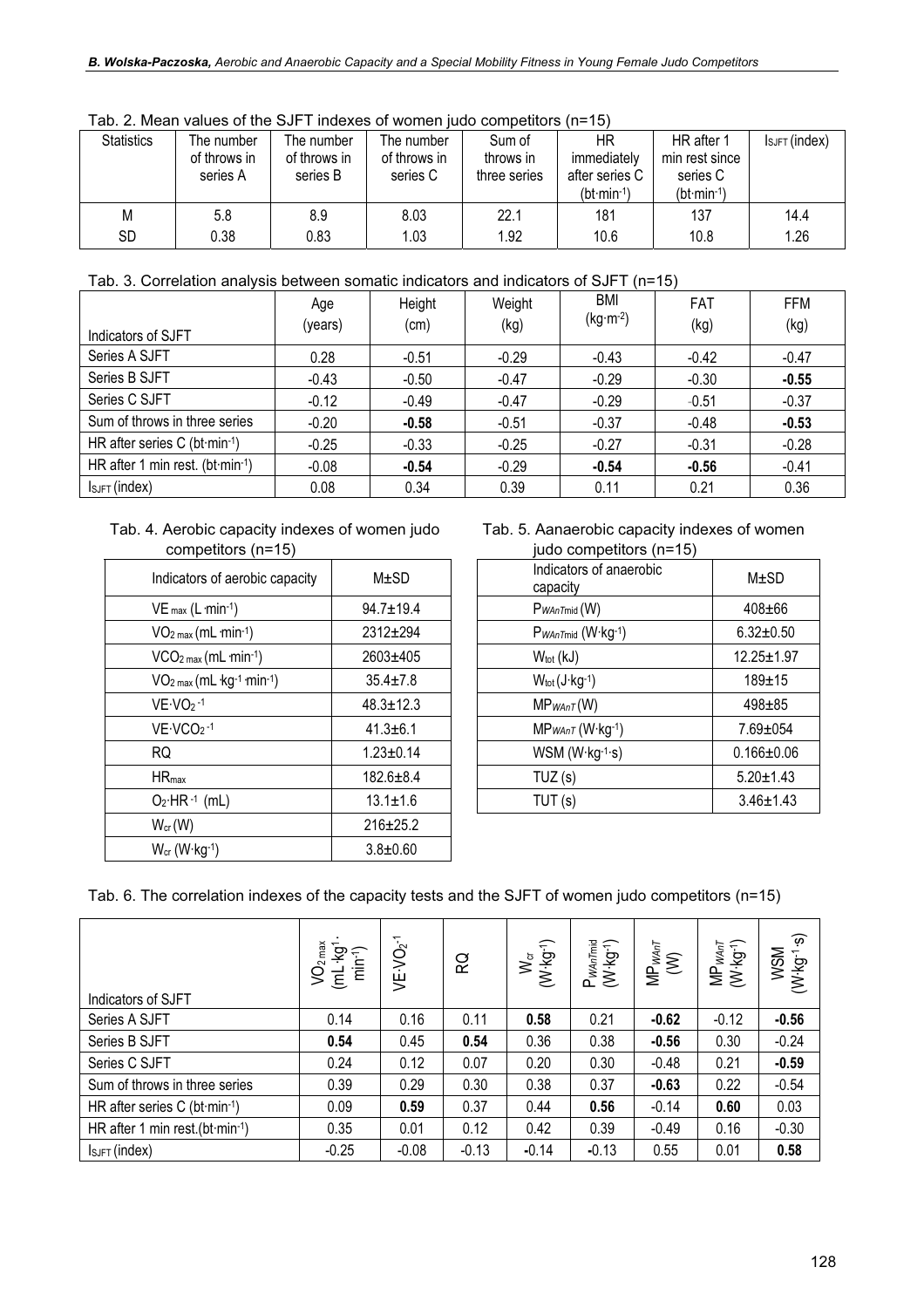#### **Discussion**

In achieving sport championship, the physiological aspect of conducting training is essential demanding proper forming of the general physical efficiency level as well as special, including specific of a given sport discipline. The basis in accomplishment of the above demands should be the structure of a long-term training process [19]. Among many factors determining structure of the long-term training process in judo, Jagiełło [20] distinguishes among others the structure of preparation of competitors and their starting activity, the regularity of forming various ingredients of sport championship and adaptation processes as well as leading for a given discipline functional systems of organism.

Solving the research problem of the present tests anticipated not only the determination of the aerobic and anaerobic efficiency level, the level of special effort possibilities but also testing dependence both between them and between the somatic indicators and SJFT indicators.

The results of a correlation analysis between somatic indicators and SFJT indicators entitle us to claim that female competitors characterized by lesser body height performed altogether a bigger number of throws, whereas the competitors of a lower FFM level performed a bigger number of throws in B series of test. A similar situation was observed in the case of older competitors [21], but the results of tests in a female seniors group give convincing evidence of a bigger and more meaningful amount of dependencies between the tested indicators.

The value of the index shows the level of achievements in SJFT test. It results from the formula that the lesser value of the index corresponds to bigger achievements in the test. The competitors of the tested group achieved the index value of 14.4±1.26, so significantly higher than representatives of Poland in the group of female seniors 12.6±0.69 [21] and Brazilian female competitors getting prepared to Panamerican Competitions 12.62±1.48 [22]. An ability to perform a large number of throws in a short time depends mainly on anaerobic metabolism fitness; however, restitutive HR value is connected with anaerobic metabolism [23].

By analyzing values of the chosen indicators of aerobic capacity it was revealed that the tested female competitors achieved significantly lower values within  $VO_{2max}$  (35.4±7.8 mL·kg<sup>-1</sup>·min<sup>-1</sup>) in comparison with the results of Mickiewicz et al. tests [1] 49. 9 mL·kg<sup>-1</sup> ·min<sup>-1</sup>, Callister et al. [24] 52.0 mL · kg<sup>-1</sup> · min<sup>-1</sup>, Borkowski et al. [4] 49.88 and 50.66 mL · kg<sup>-1</sup> · min<sup>-1</sup> and Laskowski [5] 48.6– 51.8 mL ·  $kg^{-1}$  · min<sup>-1</sup>. The values of indicators of anaerobic capacity also occurred to be clearly lower compared to tests of other authors. Particularly in the case of the maximal anaerobic power, which is the measurement of human capacity for performing work of supramaximum intensity, the values of which in the examined group proved to be at the level of 7.69±054 W·kg<sup>-1</sup>. According to Belotti et al. [2] the maximal anaerobic power decides about the effectiveness of starting effort of judo competitors. The mean value of maximum anaerobic power in research of Zdanowicz and Wojczuk [25] was determined at the level of 9.63 W·kg<sup>-1</sup>, in Borkowski et al. tests [4] 10.57 W·kg<sup>-1</sup> whereas in Laskowski's tests [5] 10.9 W·kg<sup>-1</sup>. Clearly lower mean values of total work ( $W_{tot}$ ) was observed, which was often considered as a measurement of general anaerobic capacity (or commonly called "speed efficiency"). Laskowski's tests [5] indicated that during 30 seconds female judo competitors performed work at the level of  $238.8-255.0$  J·kg<sup>-1</sup>, whereas in Zdanowicz and Wojczuk's tests [25] the mean value of performed work equaled  $220.8\pm16.9$  J·kg<sup>-1</sup>.

In the work also dependencies between the results achieved during SFJT and results of laboratory tests were also pursued. As a result of the analysis, a moderately negative correlation of results of series A and B was revealed, with absolute values of the maximal power achieved in the Wingate test (r=-0.62; r=-0.56 respectively) and the number of throws of series C with the indicator of power decrease (r=-0.59). The total number of throws SFJT depended on absolute values of the maximal power (r=-0.63). A different situation was observed in the group of senior female competitors, in which the strongest dependencies were observed between the number of series B throws and indicators characterizing aerobic capacity and number of series C throws and sums of throws with relative values of both aerobic capacity indicators and anaerobic [21]. A synthetic SFJT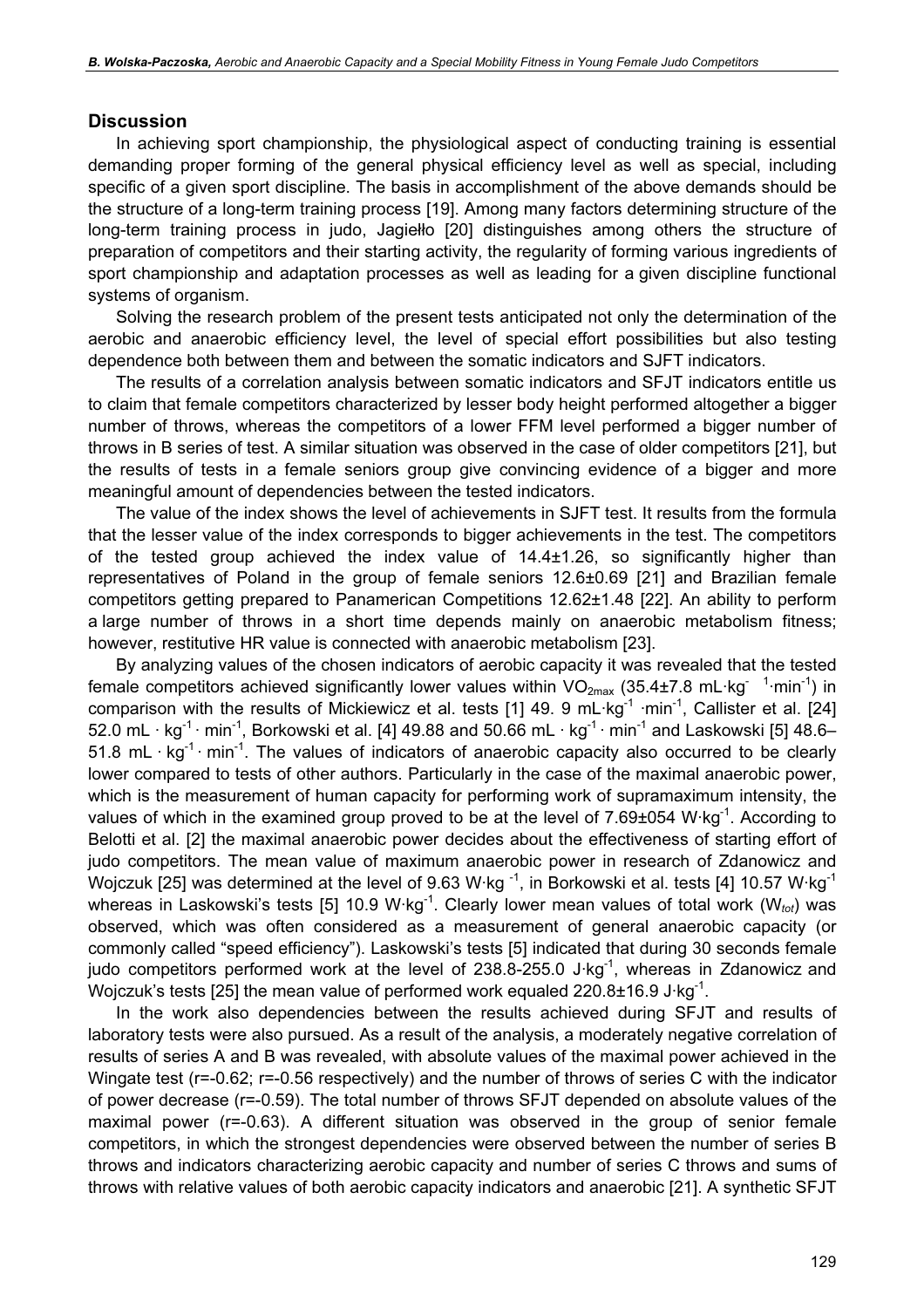index in the group of 16–18-year-old female competitors moderately correlated only with the indicator of power fall (r=0.58) while in the group of female seniors [21] a strong negative correlation of the index with relative indicators  $VO_{2max}$  (r=-0.89),  $W_{cr}$  (r=-0.84),  $P_{WAnTmid}$  (r=-0.76),  $W_{\text{tot}}$  (r=-0.76) and a moderate one with MP  $_{WAnT}$  (r=-0.68) was observed. In tests by Franchini et al. [26] relative mean power in the Wingate test correlated with the number of throws in series A (r=0.87), in series C (r=0.75), the sum of throws (r=0.79) and SFJT index (r=-0.83). However, the index of power decrease correlated with the number of throws in series B (r=-0.75), in series C (r=- 0.72) and the sum of throws in SJFT (r=-0.71).

#### **Conclusions**

As a result of the analysis of the collected empirical material, it was decided that the indicators of special fitness test moderately correlated both with the indicators of aerobic and anaerobic capacity; however, the most clear dependencies concerned relative values of the maximal power. It should be observed that the results of tests of other authors in the group of older female competitors revealed a greater variety and power of relations between the tested indicators in comparison to 16–18-year-old female competitors. It was also stated that the tested female competitors at the beginning of the preparatory period achieved definitely lower values of indicators characterizing aerobic and anaerobic capacity in comparison to the results of other tests.

The presented dependencies give background to presume that at the level of directed training of female judo competitors in order to further raise their sport effectiveness, it seems adequate to pay more attention to preparation of special character whereby general physical preparation should also be directed to specialization.

#### References

- 1. Mickiewicz G, Starczewska J, Borkowski L. Fizjologiczna charakterystyka zawodników Kadry Narodowej Judo [Physiological characteristics of members of Polish National Judo Team]. Sport Wyczynowy 1988;9(285):46-50 [in Polish].
- 2. Belotti P, Benzi G, Dal Monte A, Donati A, Matteucci E, Vittori C. Classificazione degli sport e determinazione dei mezzi di allenamento. Atleticastudi, 1978;3-4:29-46 [in Italian].
- 3. Mickiewicz G. Testy fizjologicznej oceny zdolności wysiłkowej zawodników uprawiających judo. T. 16 [Tests for the physiological assessment of judo competitors' effort ability. Vol. 16]. Warszawa: Instytut Sportu; 1987 [in Polish].
- 4. Borkowski L, Faff J, Starczewska-Czapowska J. Ocena wydolności tlenowej i beztlenowej zawodników kadry narodowej judo [Assessment on aerobic and anaerobic capacity of the Polish National Judo Team] In: Sozański H, Perkowski K, Śledziewski D, editors. Efektywność systemów szkolenia w różnych dyscyplinach sportu [Efficiency of training systems in varied sports disciplines].Warszawa: AWF; 2000: 136-138 [in Polish].
- 5. Laskowski R. Obciążenia treningowe a wydolność fizyczna kobiet trenujących judo [Training loads and physical capacity in female judo competitors]. Gdańsk: AWFiS; 2007 [in Polish].
- 6. Wolska B, Jagiełło W, Smulskij V. Factor structure of physical efficiency in female judo competitors at various stages of long-standing training. Archives of Budo 2010;6(1):25-31 [online] http://www.archbudo.com/fulltxt.php?ICID=878426
- 7. Zdanowicz R, Wojcieszak I, Wojczuk J. Cykloergometryczny test wydolności anaerobowej [Cycloerometric test on anaerobic capacity]. In: Wydolnościowe testy specjalne – wdrożenia [Capacity special tests – implementations]. Warszawa: Instytut Sportu; 1985: 9-25 [in Polish].
- 8. Mickiewicz G, Wojcieszak I. Zastosowanie testu pulsacyjnego do oceny zdolności wysiłkowej i efektów treningowych w judo. In: Wydolnościowe testy specjalne – wdrożenia [Capacity special tests – implementations]. Warszawa: Instytut Sportu; 1985:26-36 [in Polish].
- 9. Sterkowicz S. Test specjalnej sprawności ruchowej w judo [Special motor fitness test in judo]. Antropomotoryka1995;12-13:29-44 [in Polish].
- 10. Lerczak K, Rzepkiewicz M, Borowiak W, Lerczak D. Test rzutowy jako próba specyficzna w treningu [Throw test as a special attempt in training]. Trening 1996;1:31-39 [in Polish].
- 11. Laskowski R. Próba testowa do oceny specjalnych możliwości zawodniczek judo [Test trial tfor assessment of special abilities of judo competitors]. Sport Wyczynowy 2007;1-3(505-507):17-25 [in Polish].